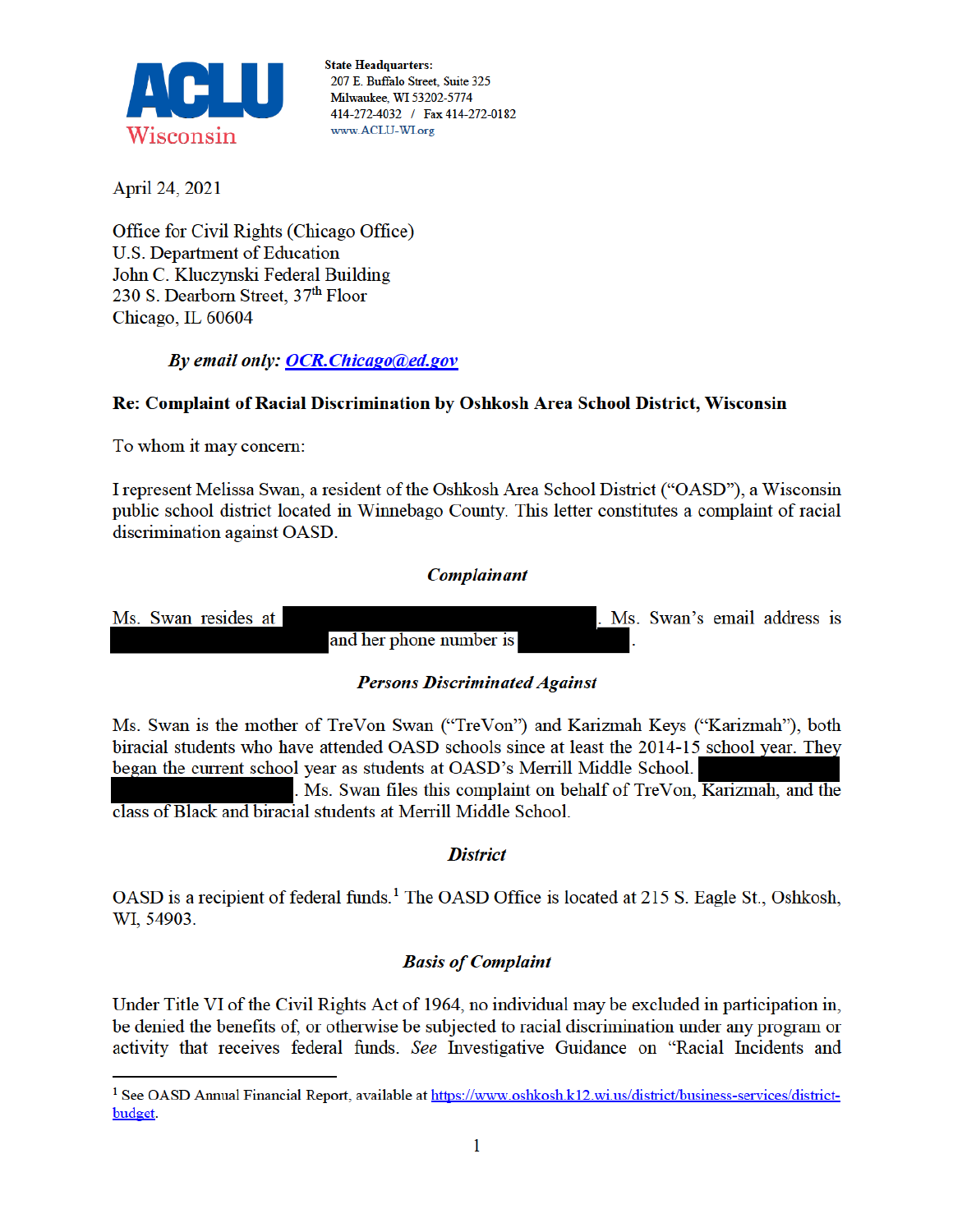Harassment against Students at Educational Institutions," U.S. Dept. of Education, 59 Federal Register 11448 (March 10, 1994).

A violation of Title VI may be found where a recipient, such as a school district, has created or is responsible for a racially hostile environment—i.e., harassing conduct that is sufficiently severe, pervasive or persistent so as to interfere with or limit the ability of an individual to participate in or benefit from the services and opportunities provided by the school district. Id. To establish a violation of Title VI under the hostile environment theory, OCR must find that: (1) a racially hostile environment existed; (2) the recipient had actual or constructive notice of the racially hostile environment; and (3) the recipient failed to respond adequately to redress the racially hostile environment. Id. Regarding the third of these elements, an appropriate response to a racially hostile environment must be tailored to redress fully the specific problems experienced at the institution as a result of the harassment. *Id*. The responsive action must be reasonably calculated to prevent recurrence and ensure that students are not restricted in their participation or benefits at school as a result of the racially hostile environment. Id.

In addition, a school district that receives federal funds violates Title VI if one of its agents or employees, acting within the scope of their official duties, treats a student differently on the basis of race and without a legitimate, nondiscriminatory reason for the different treatment so as to interfere with or limit the student's ability to participate in or benefit from the services, activities or privileges provided by the school district. Id.

OASD has committed the following violations of Title VI:

• OASD discriminated against TreVon Swan by failing to provide him with educational benefits and opportunitie that it provides to similarly situated

white students.

- OASD discriminated against TreVon, Karizmah, and other students of color at Merrill Middle School by failing to adequately end, prevent and remedy a racially hostile environment of which it had actual knowledge.
- OASD discriminated against TreVon, Karizmah, and other students of color by investigating and punishing them for their role in an incident while declining to investigate or punish similarly situated white students for their role in the incident.
- OASD discriminated against TreVon, Karizmah, and other students of color by punishing them for their response to racial harassment and discrimination in a manner-namely, expulsion—that deprived them of an equal educational opportunity.
- OASD discriminated against TreVon by knowingly refusing to consider evidence of racial discrimination and harassment when rendering the decision to expel him expulsion.
- OASD discriminated against TreVon, Karizmah, and other students of color by expelling them for conduct for which it has not historically expelled similarly situated white students.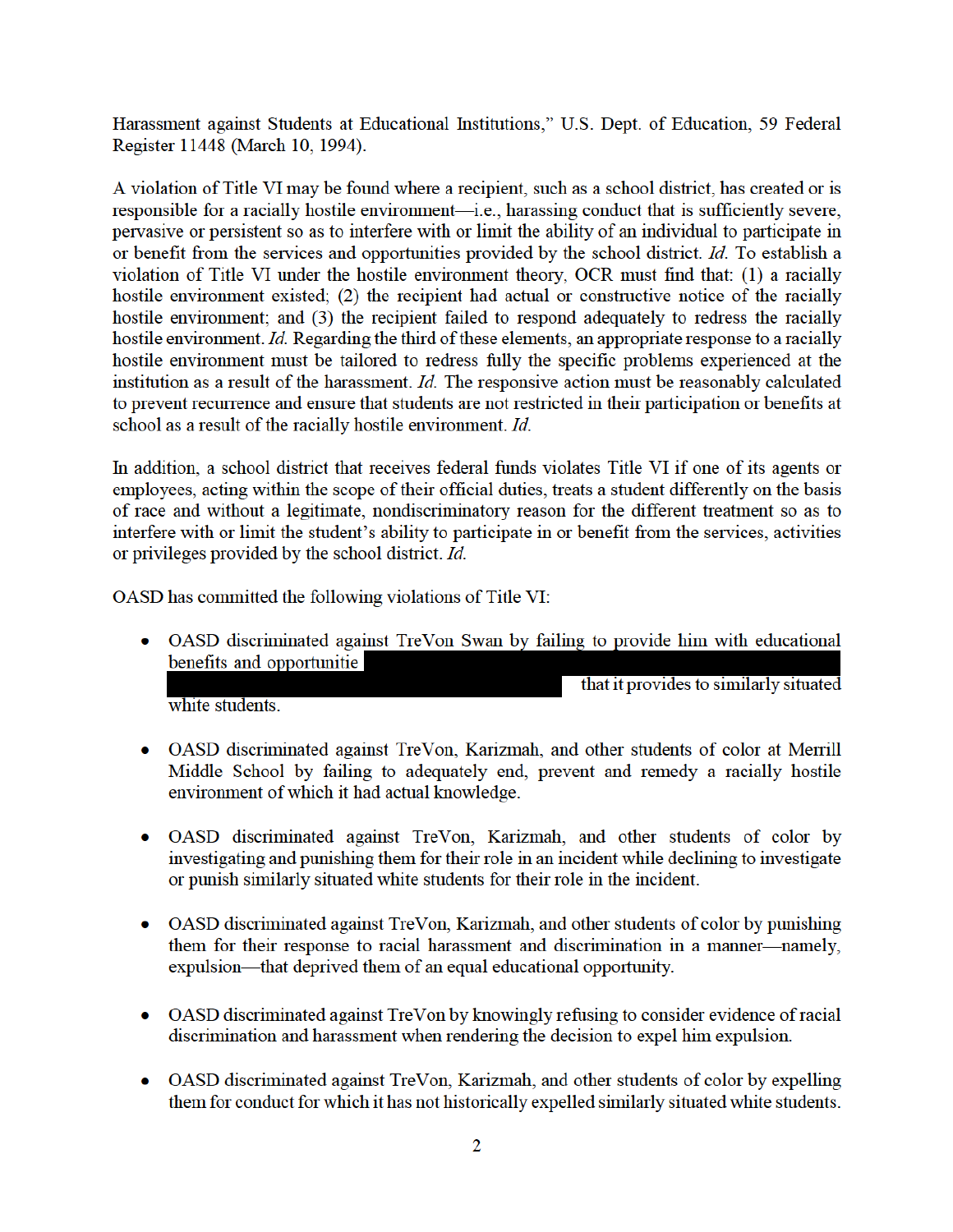• OASD retaliated against Karizmah and other students of color by punishing them for speaking out to school leaders about racial discrimination and harassment.

## *Facts*

In support of this complaint, Ms. Swan alleges the following facts:

- 1. According to data published by the Wisconsin Department of Public Instruction, in the 2021- 22 school year, 70.2% of the OASD student population is white, 7.1% Black, and 7.1% biracial.<sup>2</sup>
- 2. Discipline data publicly available on DPI's WISEdash portal reveals stark disparities in disciplinary outcomes for the District's students of color.<sup>3</sup> Specifically, in the 2019-20 school year (the most recent year for which data is available), the District suspended Black students at a rate of 37.3% and biracial students at a rate of 32.3%, while it suspended white students at a rate of only 10.4%. At Merrill Middle School, the school at issue here, the disparity was even more stark: the District suspended Black students at an astounding rate of *76.8%,* and white students at a rate of 26.4%. Moreover, of 606 Black students in the entire District that school year, 3 (or 0.4%) were expelled, while only 7 of 7,369 white students (or 0.09%) were expelled.
- 3. OASD documented five complaints of racial harassment and one of national origin discrimination harassment for the 2018-19 school year, seven complaints of racial harassment for the 2019-20 school year, and four complaints of racial harassment for the 2020-21 school  $\mathrm{year.}^4$
- 4. TreVon's father figure was murdered in 2015, when TreVon was in kindergarten. The experience was traumatic for TreVon and caused him to shut down or become emotionally overwhelmed from time to time at school. TreVon's mother promptly reached out to the district about TreVon's struggles and attempted to work with the district on a plan to support TreVon. However, the district persistently took a punitive instead of a supportive approach to TreVon.
- 5. TreVon and Karizmah experienced bullying and racial harassment throughout their time as students in the District schools. Some of these incidents are documented in TreVon's school record, including an incident where a student punched and kicked TreVon,<sup>5</sup> an incident where a student told TreVon "I'm about to pimp slap you so hard you're about to go to Africa,"<sup>6</sup> and an incident where students made fun of TreVon in class.<sup>7</sup>

 $\overline{a}$ <sup>2</sup> See OASD Enrollment Percent by Ethnicity (2021-22) (attached, Ex. A). Also available at https://wisedash.dpi.wi.gov/Dashboard/dashboard/18110. 3

 $3$ See OASD Discipline Data by Race (attached, Ex. B).

<sup>4</sup> See OASD PI 9.07 Compliance Reports (attached, Ex. C).

<sup>5</sup> T. Swan Expulsion Notice (attached, Ex. D) at \*21.

<sup>6</sup> *Id.* at \*16

<sup>7</sup> *Id.* at \*14.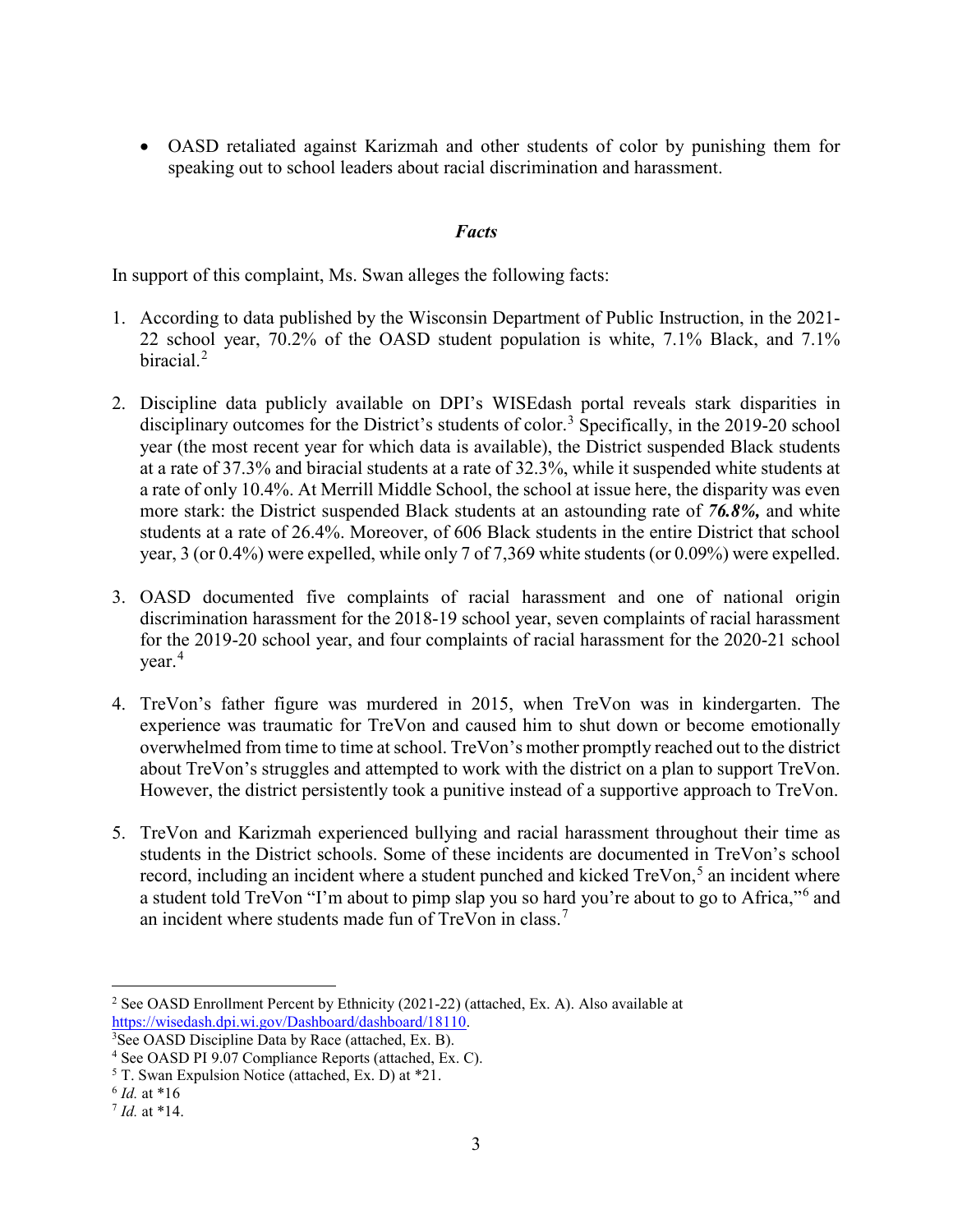- 6. During the fall of 2021, a student named in Karizmah's sixth grade class began a campaign of bullying and harassment against her. He called her racial slurs in class and on the playground including "chocolate bar" and "nigger bitch." also racially harassed TreVon, calling him the N-word and threatening to beat him up. also used racial slurs with other students of color.<sup>8</sup>
- 7. Throughout September and October of 2021, Ms. Swan notified the district of harassment of her children and requested support, but the harassment continued. Karizmah also repeatedly told her teacher about the harassment.
- 8. As required by state and federal law, <sup>9</sup> the District maintains policies which it is supposed to use for addressing racial harassment of students.<sup>10</sup> OASD School Board Policy indicates that the District "will not tolerate any form of harassment," and that the District "encourages those within the District community...who feel aggrieved to seek assistance."<sup>11</sup>It is a violation of Policy 5517 to "[d] is regard [], fail[] to investigate adequately, or delay [] investigation of allegations of harassment, when responsibility for reporting and/or investigating harassment charges comprises part of one's supervisory duties."<sup>12</sup> It is also the District's policy that when a Complaint Officer receives a harassment complaint, the Officer will "consider whether any action should be taken in the investigatory phase to protect the complainant from further harassment or retaliation."<sup>13</sup> OASD did not adequately investigate Ms. Swan's concerns, and it did not take any action to protect TreVon and Karizmah from further harassment or retaliation.
- 9. TreVon came to feel he could not rely on school staff to protect him, his sister, or his friends from the continuing bullying and harassment.<sup>14</sup>
- 10. During the week of October 18, 2021, Ms. Swan met with district staff to discuss harassment of TreVon and Karizmah. During that meeting she requested that removed from Karizmah's class.<sup>15</sup>
- be
- 11. OASD did not make any schedule changes. Instead, on Monday, October 25, 2021 Karizmah's teacher, Ms. Lubbers, called Ms. Swan to tell her that Karizmah had refused to sit next to during class. Ms. Swan replied by email on October 26, 2021, stating:

I'm not really sure why you would call me to tell me that my child didn't want to sit next to a child who called her black n\*\*\* and CONTINUES to harass and call my child racial slurs she has definitely told you this, do not tell my child one more time to ignore him you do not ell a child who is being bullied because of her skin

<sup>&</sup>lt;sup>8</sup> Written Statement of Melissa Swan dated November 15, 2021 (attached, Ex. E) at \*3.

<sup>&</sup>lt;sup>9</sup> See generally 42 U.S.C. 2000d et seq.; Wis. Stat. § 118.13.

<sup>&</sup>lt;sup>10</sup> OASD School Board Policy 5517 (attached, Ex. F)

 $^{11}$  *Id.* at 1.

 $12$  *Id.* at 2.

 $13$  *Id.* at 6.

<sup>&</sup>lt;sup>14</sup> TreVon Swan Expulsion Hearing Transcript (attacted, Ex. G) at 99-100.

 $15$  Ex. E at 2.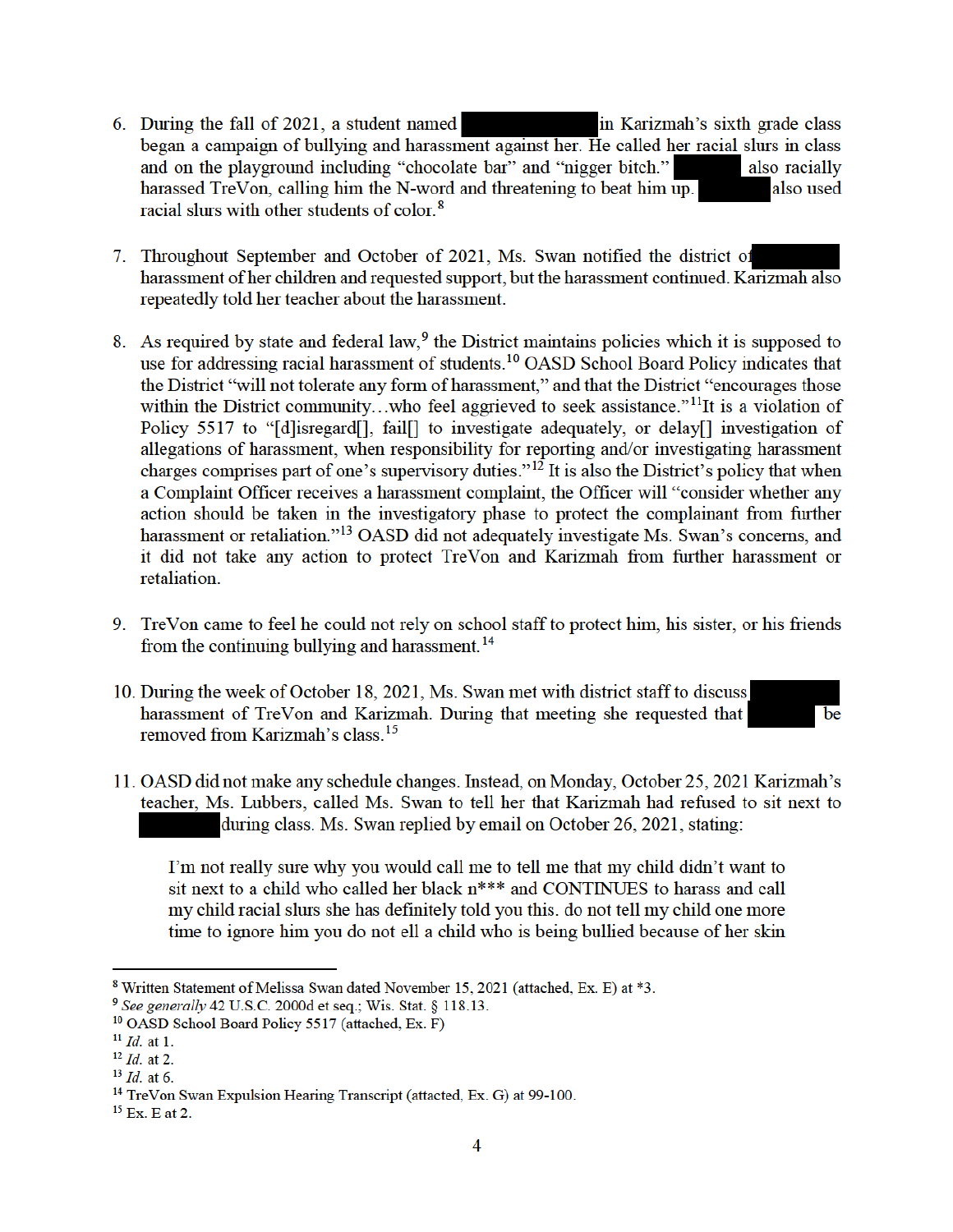color to ignore another child who is constantly calling her the n-word calling her chocolate bar and calling her b\*\*\*\*.<sup>16</sup>

- 12. On October 26, 2021, administrators called TreVon to the office to ask him about the harassment and told him that would be suspended.
- 13. However, OASD did not suspend On the next day, October 27, was again present in class and called Karizmah a "black N word."
- 14. Merrill Middle School held a Halloween dance on the afternoon of October 27 which attended. Shortly before the dance. harassed and threw water on three Black and <sup>17</sup> TreVon biracial students, all friends of TreVon's: , and witnessed this incident.
- 15. During the dance, some Black and biracial students verbally challenged about the harassment, and because they believed that had taken a phone from School staff observed the confrontation and intervened. They removed from the dance and placed him in a classroom, allegedly due to concerns over well-being,  $18$  School staff thus demonstrated greater concern for safety than for the safety of the Black and biracial students he had verbally and physically harassed over the preceding weeks and even right before the dance. School staff did not investigate or consider the role or effect of racial harassment of Black and biracial students, even though Ms. Swan had raised this concern to school administration in the days immediately preceding the dance.
- 16. Based on the school's prior failures to protect him and others from bullying and racial harassment, TreVon did not trust school staff to retrieve phone. TreVon waited calmly in the hallway outside the room where was for several minutes. A white teacher, Christopher Willems, told TreVon to leave and TreVon tried to explain that he was remaining in the hallway to make sure his friend's brother got his phone back. Willems grew agitated and began yelling at TreVon. In response, TreVon also raised his voice.<sup>19</sup>
- 17. Assistant Principal Amy Hughes approached Trevon and spoke with him. Ms. Hughes told TreVon to go home, so he went to the cafeteria where the dance was being held to retrieve his belongings so that he could leave. Ms. Hughes followed TreVon to the cafeteria. <sup>20</sup>
- 18. While TreVon was in the cafeteria putting on his sweatshirt, someone in a crowd of students threw a full water bottle at him and it hit him in the head. He threw it back into the crowd.

<sup>&</sup>lt;sup>16</sup> Melissa Swan Email (attached, Ex. H).

 $17$  Video Ex. A at 00:25:05-20. A link to the video exhibits will be sent in a separate email.

<sup>&</sup>lt;sup>18</sup> Video Ex. B at 00:00:00-07.

<sup>&</sup>lt;sup>19</sup> Ex. G at 100-02; Video Ex. B at 00:01:00-00:05:50.

<sup>&</sup>lt;sup>20</sup> Ex. G at 102, 106; Video Ex. B at 00:06:54-59.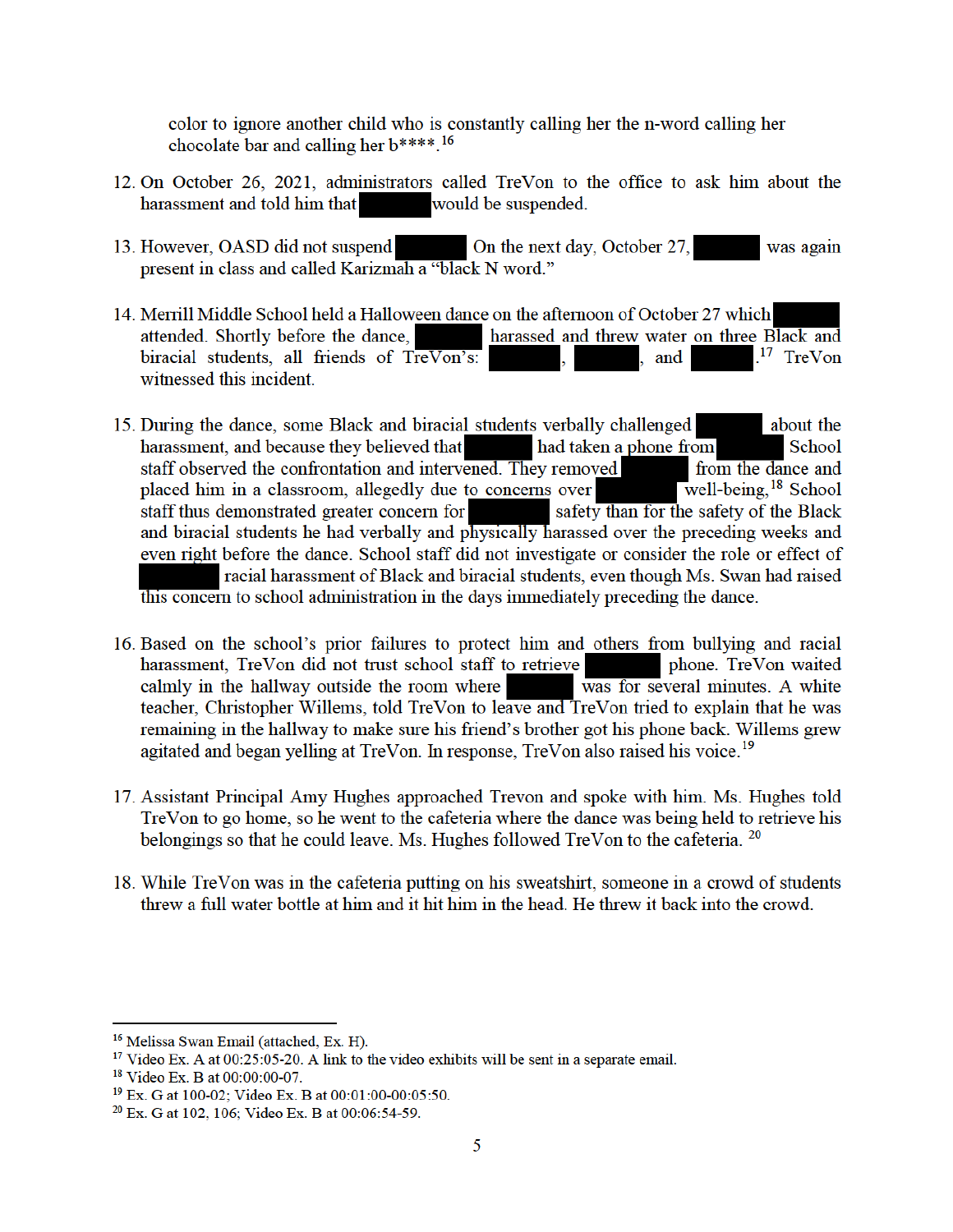- 19. Middle school principal Kristi Levy grabbed TreVon from behind and dragged him out of the cafeteria. TreVon was frightened and began wriggling frantically, flailing his arms, and pushing against Ms. Levy, trying to get free.<sup>21</sup>
- 20. Some of TreVon's friends saw Ms. Levy manhandling TreVon and followed them into the hallway. **attempted to pull TreVon away from Ms. Levy. Other students, including** Karizmah, verbally told Ms. Levy to let go of TreVon and loudly told staff members that this was a racial incident. 22
- 21. Ms. Hughes and Ms. Levy dragged down the hallway and locked him in the teachers' lounge. $^{23}$
- 22. Meanwhile, students in the cafeteria were agitated and trying to see what was going on. Teachers forced the cafeteria door closed, creating a crush of students at the door to the hallway. <sup>24</sup> In that struggle, a student struck a glass window in the cafeteria door and broke it. Teachers then had students evacuate the cafeteria through other doors.
- 23. A teacher called 911 and the Oshkosh police department responded to the scene.
- 24. A police officer interviewed Willems about the incident.<sup>25</sup> Willems told the police that he was aware there had been a confrontation between and four other students before the dance.<sup>26</sup> Willems stated that teachers intervened in the conflict between and the Black and biracial students in order to protect Willems stated that he did not know the reason for the conflict between the students of color and but attributed responsibility to the students of color. During the interview, Willems did not acknowledge racial harassment of the other students. Willems stated that the students of color were angry that the teachers were protecting and that they called the teachers "racist."
- 25. Ms. Levy, Ms. Hughes, Mr. Willems, a male OASD administrator and several police officers all white—met in the school office to review video footage of the incident.<sup>27</sup> During the meeting, Ms. Hughes stated:

The backstory is, and Karizmah, they're claiming that calls her the n-word and a whole bunch of other names.<sup>28</sup>

 $\overline{a}$ 

<sup>21</sup> Video Ex. C at 0:00:11-0:00:45; Ex. G at 106-107.

<sup>22</sup> Video Ex. D at 0:00:00-01:00.

<sup>23</sup> *Id.* at 0:01:00-15.

<sup>24</sup> Video Ex. C at 0:00:20-50.

<sup>&</sup>lt;sup>25</sup> Video Ex. E at 0:00:6:34-09:44.

<sup>&</sup>lt;sup>26</sup> This was presumably the conflict that arose when harassed and threw water on and as described in  $\P$  14, *supra*.

 $\frac{37 \text{ Video}}{21}$  Ex. E at 0:13:50-46:44.

<sup>28</sup> *Id.* at 00:18:20-52.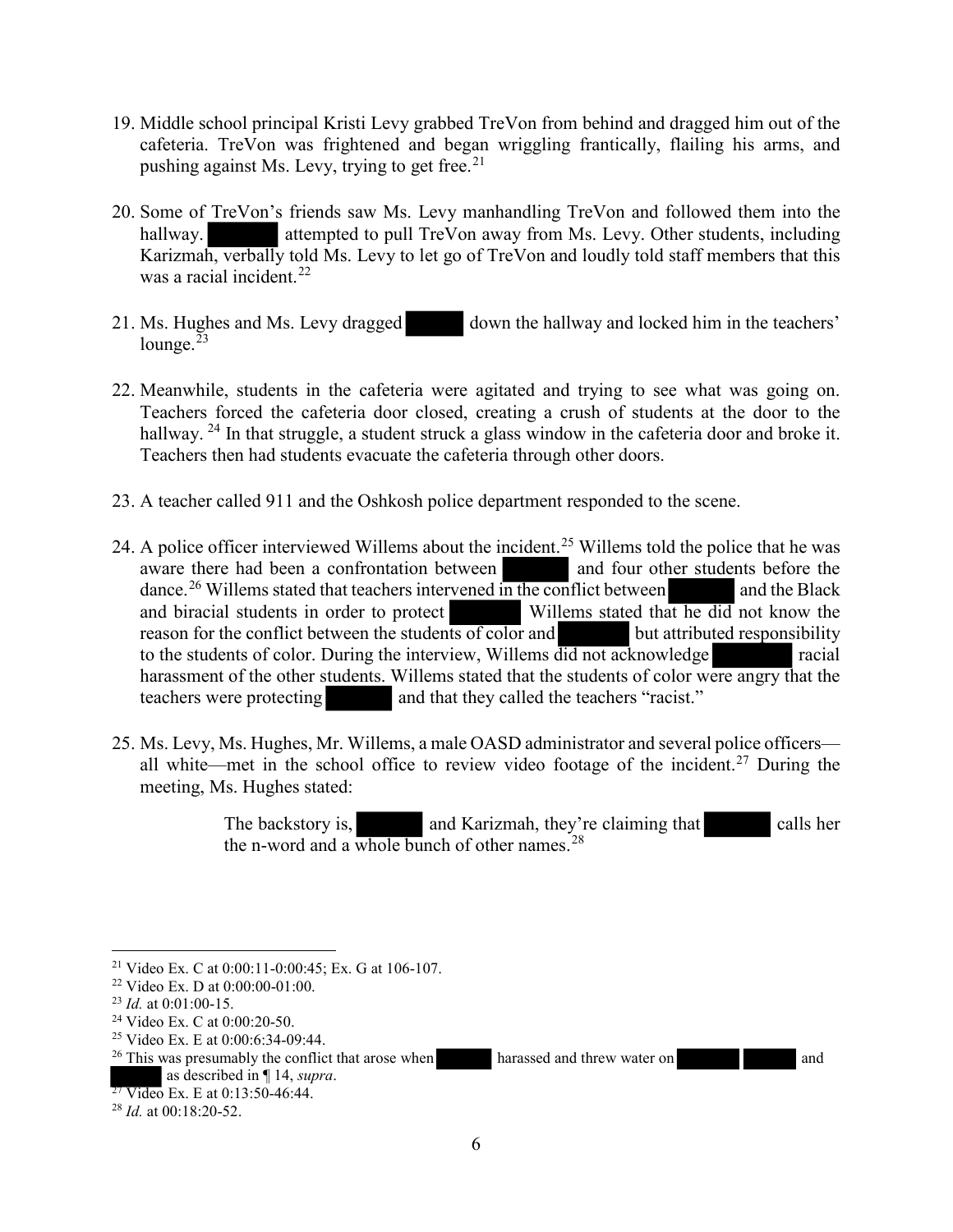None of the administrators present made any effort to follow up on this comment, to ascertain whether the allegation of racial harassment had been investigated or addressed, or to consider how racial harassment might have played a role in precipitating the incident.

- 26. During the meeting, the white male administrator referred to one of the biracial students as a "monster."<sup>29</sup>
- 27. After reviewing the video, the administrators and police officer decided to refer seven students, all black or biracial, for juvenile charges.<sup>30</sup> Trevon and Karizmah were both referred for disorderly conduct. The school's decision to seek to charge these students was made without any investigation whatsoever about the cause of the conflict, even though at least some of the school staff present had previously been notified of the racial harassment.
- 28. For Karizmah and at least one other student of color, the basis of the disorderly conduct referral was that the students had been present while TreVon was being dragged down the hall and after he was locked in the faculty lounge and tried to explain that the incident was racial.
- 29. The same seven students—all students of color—were subsequently referred for expulsion.
- 30. TreVon remained locked in the teachers' lounge while the administrators and police were meeting. The school also held the other students of color, some in the hallway and some locked in separate rooms. The school did not detain in a locked room, even though he had precipitated the incident by calling students of color racial slurs and throwing water on them.
- 31. The students' parents gathered outside the entrance to the school, waiting for them to be released. The parents repeatedly asked officers whether racial harassment was the cause of the incident. Ms. Swan asked a student whether had been involved and then told an officer that she had met with the district earlier that week regarding racial harassment of her children.<sup>31</sup>
- 32. The day after the incident, mother came to school to speak to the administration about the incident.<sup>32</sup> She attempted to tell a teacher that and his friends had jumped on and called him the n-word, but the teacher said "I don't want to hear it." She then spoke to a police officer about those concerns. A teacher told the police officer that mother had spoken to Ms. Levy but Ms. Levy ended the conversation because "it was not an appropriate conversation." The police officer then spoke to Ms. Levy and told her that mother had been making accusations of racial harassment but that there was no evidence. However, despite the district policy requiring investigation of racial harassment, no one in the district spoke to or otherwise investigated his mother's allegations. Nor did the police investigate the racial harassment allegations.

 $\overline{a}$ <sup>29</sup> *Id.* at 0:34:10-16.

<sup>30</sup> *Id.* at 0:41:00-46:44.

<sup>31</sup> Video Ex. F at 0:03:50-08:00; Video Ex. G 0:02:50-06:30; Video Ex. H at 0:06:25-08:00.

<sup>32</sup> Video Ex. I at 0:02:50-11:10.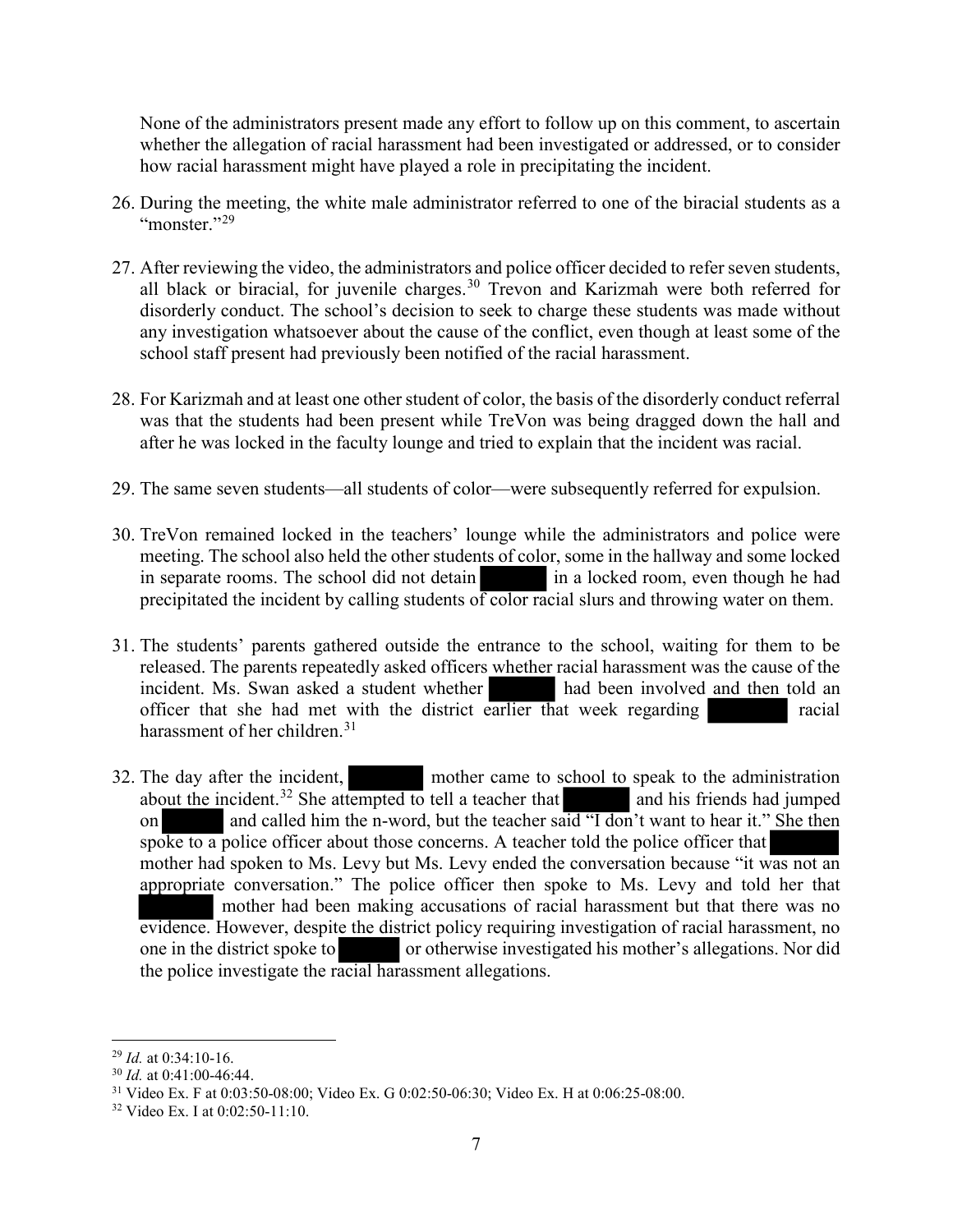33. OASD held an expulsion hearing for TreVon on November 22, 2021. The district gave notice of two grounds for expulsion: first, that TreVon had endangered others, and second, that TreVon had repeatedly failed to follow school rules.



- 35. OASD claims to implement PBIS in its school. PBIS is a comprehensive approach to school behavior management which treats behavior errors as "opportunities to teach rather than situations requiring punishment" and provides "tiered interventions" to "improve social [and] emotional outcomes for all students, including . . . students from underrepresented groups."34 However, OASD has not provided such supportive interventions to TreVon, even though his behavior record is similar to the behavior records of students to whom OASD has provided PBIS interventions.
- 36. At Trevon's expulsion hearing, Trevon's counsel attempted to introduce evidence and to cross examine administrators regarding harassment of TreVon and Karizmah and the district's response to Ms. Swan's complaints. The district's designated expulsion hearing officer excluded the evidence and foreclosed cross examination.<sup>35</sup> The hearing officer also excluded evidence of extreme racial disparity in discipline at Merrill Middle School.<sup>36</sup>
- 37. The OASD School Board formally expelled TreVon on December 17, 2021. He has been attending virtual school through the district's alternative program for approximately two hours a day since that time.
- 38. Karizmah also attended virtual school from approximately November 2021 until April 2022 because she did not feel safe attending school in person and because her expulsion status was in question. Karizmah began the 2021-22 school year with an IEP in place. In March 2022, Principal Levy notified Ms. Swan that the district had determined that Karizmah no longer qualified for an IEP. Ms. Levy did not explain the reason for the district's determination.
- 39. On April 18, 2020, Karismah returned to in-person school after Ms. Hughes called Ms. Swan and stated that OASD had decided not to move ahead with expelling Karizmah.
- Ms. Swan seeks remedial action from the district including but not limited to the following:

 $33$  Ex. D at \*10-23.

<sup>&</sup>lt;sup>34</sup> Expulsion Order (attached, Ex. I) at \*16-18.

<sup>&</sup>lt;sup>35</sup> Ex. G at 33-34, 90.

 $36$  *Id.* at 22-23.